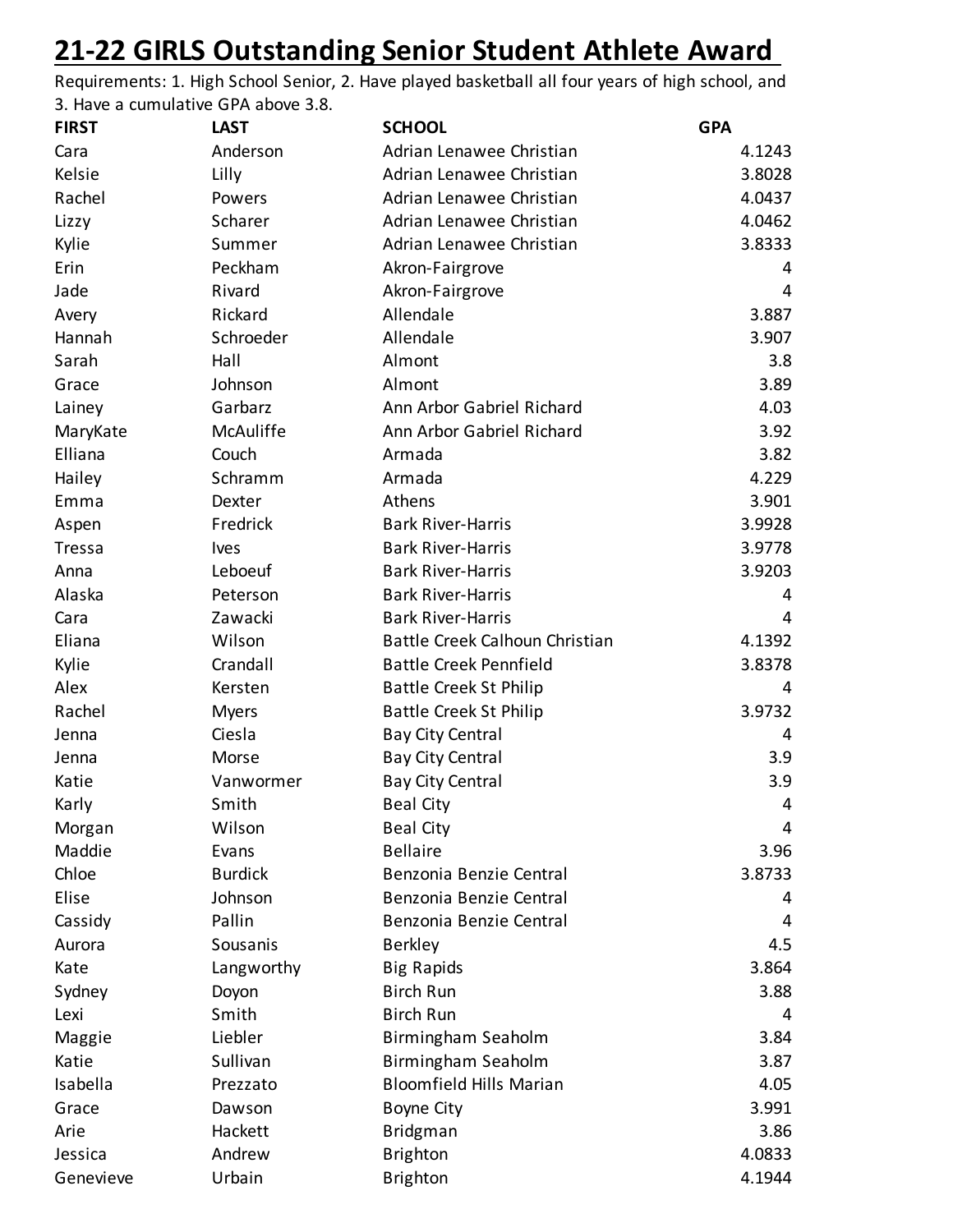| <b>Brooke</b>  | <b>Buckberry</b> | <b>Brighton Charyl Stockwell Prep</b> | 3.8    |
|----------------|------------------|---------------------------------------|--------|
| Sydnee         | Hazlett          | <b>Britton Deerfield</b>              | 3.868  |
| Jillian        | Molnar           | <b>Britton Deerfield</b>              | 4      |
| Haylie         | Shiels           | <b>Britton Deerfield</b>              | 3.868  |
| Caitlyn        | Hagen            | <b>Bronson</b>                        | 4      |
| Ella           | Waun             | <b>Brown City</b>                     | 3.9733 |
| Eve            | Woodall          | <b>Brown City</b>                     | 4.1221 |
| Hailey         | Jonatzke         | <b>Buchanan</b>                       | 3.95   |
| Claire         | Lietz            | <b>Buchanan</b>                       | 4      |
| Marie          | <b>Baar</b>      | <b>Byron Center</b>                   | 4.21   |
| Avery          | Zeinstra         | <b>Byron Center</b>                   | 4.19   |
| Lydia          | Schamanek        | Cadillac                              | 3.929  |
| Gracie         | Tweedale         | Cadillac                              | 3.926  |
| Anna           | Whipple          | Cadillac                              | 4      |
| <b>Brinlee</b> | Barry            | Caledonia                             | 4.11   |
| Julia          | Walma            | Caledonia                             | 3.89   |
| Marybeth       | Halonen          | Calumet                               | 3.862  |
| Dakota         | Sigler           | Camden-Frontier                       | 4.087  |
| Tessa          | Wagner           | Carney-Nadeau                         | 3.8039 |
| Jenna          | <b>Brown</b>     | Carson City-Crystal                   | 3.8565 |
| Darrah         | Miller           | <b>Cedar Springs</b>                  | 3.9492 |
| Karissa        | Gest             | Centreville                           | 4      |
| <b>Bella</b>   | Kangas           | Centreville                           | 3.99   |
| Taylor         | Petrosky         | Charlevoix                            | 4      |
| Camryn         | Turkelson        | Charlevoix                            | 3.984  |
| Rachel         | <b>Bullock</b>   | Chelsea                               | 3.829  |
| Klara          | Kuebler          | Chelsea                               | 3.97   |
| Lillian        | Skaryd           | Chesaning                             | 3.8217 |
| Sofiah         | Coker            | Clare                                 | 3.842  |
| Grace          | Knaack           | Clare                                 | 3.833  |
| Hattie         | Veenkant         | Clare                                 | 3.991  |
| Izzy           | Hadley           | Clarkston                             | 4.071  |
| Madison        | Skorupski        | Clarkston                             | 4.19   |
| Sophia         | Walker           | Clarkston                             | 4.298  |
| Celeste        | James            | Clarkston Everest Collegiate          | 4.1    |
| Renata         | Carlesimo        | Clawson                               | 4      |
| Charlie        | Verner           | Clawson                               | 4      |
| Aliyah         | Vesper           | Clawson                               | 4      |
| Morgan         | Cunningham       | Clio                                  | 3.948  |
| Delaney        | Diment           | Clio                                  | 3.995  |
| Emily          | Loomis           | Clio                                  | 3.958  |
| Taryn          | Murphy           | Clio                                  | 3.96   |
| Marissa        | Riddle           | Clio                                  | 3.933  |
| Anna           | DeMeester        | Coldwater                             | 4      |
| Jayla          | Foster           | Coldwater                             | 4      |
| Allison        | Miller           | Coldwater                             | 4      |
| <b>Bianca</b>  | Haley            | Coleman                               | 3.877  |
| Katelyn        | Pnacek           | Coleman                               | 3.976  |
| Emily          | <b>Bussert</b>   | <b>Comstock Park</b>                  | 3.9    |
| Julia          | McKay            | Comstock Park                         | 4.121  |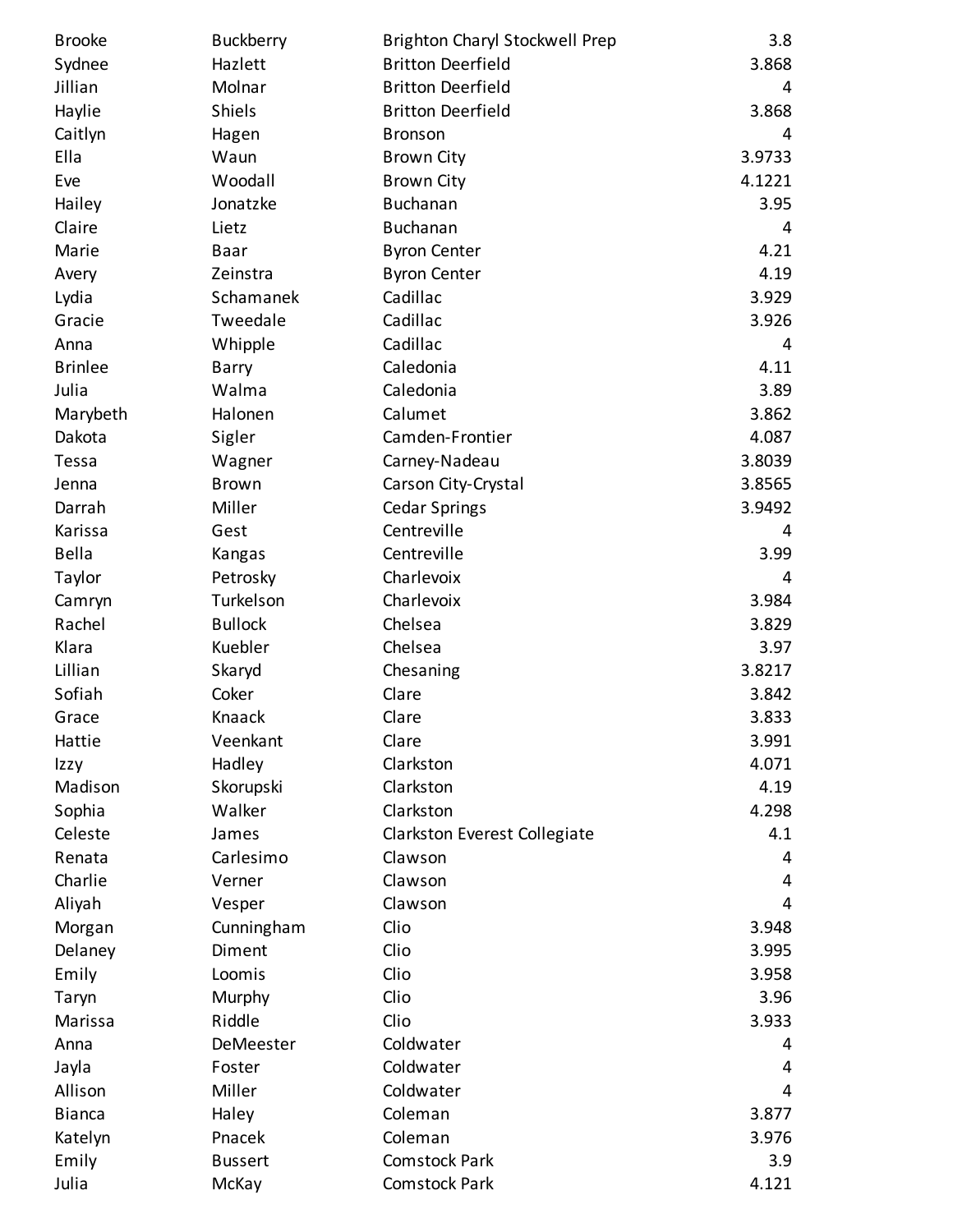| Madellyn       | Cullifer       | Constantine                        | 4.1139 |
|----------------|----------------|------------------------------------|--------|
| Megan          | McNamara       | Constantine                        | 4.124  |
| Maddie         | Divine         | Crystal Falls Forest Park          | 4      |
| Rayven         | Jacobson       | Crystal Falls Forest Park          | 4      |
| Gracie         | Peterson       | Crystal Falls Forest Park          | 4      |
| Hillary        | Howe           | <b>Custer Mason County Eastern</b> | 4      |
| Sydney         | Hagelberger    | Dansville                          | 4      |
| Erin           | Sherwood       | Dansville                          | 4      |
| Noelle         | Simmons        | Dansville                          | 3.92   |
| Olivia         | Dirkse         | Davison                            | 4.076  |
| Olivia         | Gean           | Davison                            | 4.086  |
| Jasmine        | Hadley         | Davison                            | 3.938  |
| Alora          | Sevenski       | Davison                            | 3.879  |
| Amina          | Ferris         | Dearborn                           | 4.2143 |
| Mya            | Hamood         | Dearborn                           | 4.0061 |
| Natalia        | Salame         | Dearborn                           | 4.1125 |
| Anna           | Bidolli        | Dearborn Divine Child              | 4      |
| Abbey          | Scott          | Dearborn Divine Child              | 4      |
| Karly          | Kappen         | Deckerville                        | 3.92   |
| Alexa          | Roberts        | Deckerville                        | 3.89   |
| Morgan         | <b>Bethard</b> | DeWitt                             | 3.958  |
| Karissa        | Cochran        | DeWitt                             | 3.813  |
| Taryn          | Gustafson      | DeWitt                             | 3.981  |
| Sydney         | Pnacek         | Dexter                             | 3.883  |
| Maddison       | Valentine      | Dexter                             | 3.88   |
| Eve            | Salenbien      | Dundee                             | 4      |
| Mckenna        | Salley         | Dundee                             | 3.93   |
| Natalie        | Stahl          | Dundee                             | 3.87   |
| Cortney        | Overholt       | East Jackson                       | 4      |
| Savana         | Stewart        | East Jackson                       | 4      |
| Payton         | <b>Baker</b>   | <b>East Lansing</b>                | 4.02   |
| Adi            | Sysum          | <b>Eaton Rapids</b>                | 4.09   |
| Ella           | Castelucci     | Edwardsburg                        | 3.97   |
| Mary           | gregorski      | Elk Rapids                         | 3.96   |
| Monika         | Gregorski      | <b>Elk Rapids</b>                  | 3.94   |
| Gabby          | Krakow         | <b>Elk Rapids</b>                  | 4.12   |
| Teagan         | <b>Betzold</b> | <b>Essexville Garber</b>           | 4      |
| Lauren         | Walker         | <b>Essexville Garber</b>           | 4      |
| <b>Brianna</b> | Schutz         | <b>Ewen-Trout Creek</b>            | 3.91   |
| Ryleigh        | Carraway       | Fair Haven Anchor Bay              | 3.91   |
| Jaelyn         | Churchill      | Fair Haven Anchor Bay              | 3.86   |
| Olivia         | Zerilli        | Fair Haven Anchor Bay              | 4.03   |
| Sarah          | Cunningham     | <b>Farmington Hills Mercy</b>      | 3.81   |
| Sophie         | <b>Dugas</b>   | <b>Farmington Hills Mercy</b>      | 3.94   |
| Madison        | <b>Travis</b>  | Farwell                            | 3.926  |
| Ava            | Rosema         | Fennville                          | 4.02   |
| Emily          | <b>Bissett</b> | <b>Flint Powers Catholic</b>       | 3.93   |
| Matilda        | Jasinski       | <b>Flint Powers Catholic</b>       | 4.22   |
| Caroline       | Vance          | <b>Flint Powers Catholic</b>       | 3.95   |
| Emma           | Halfmann       | Fowler                             | 3.93   |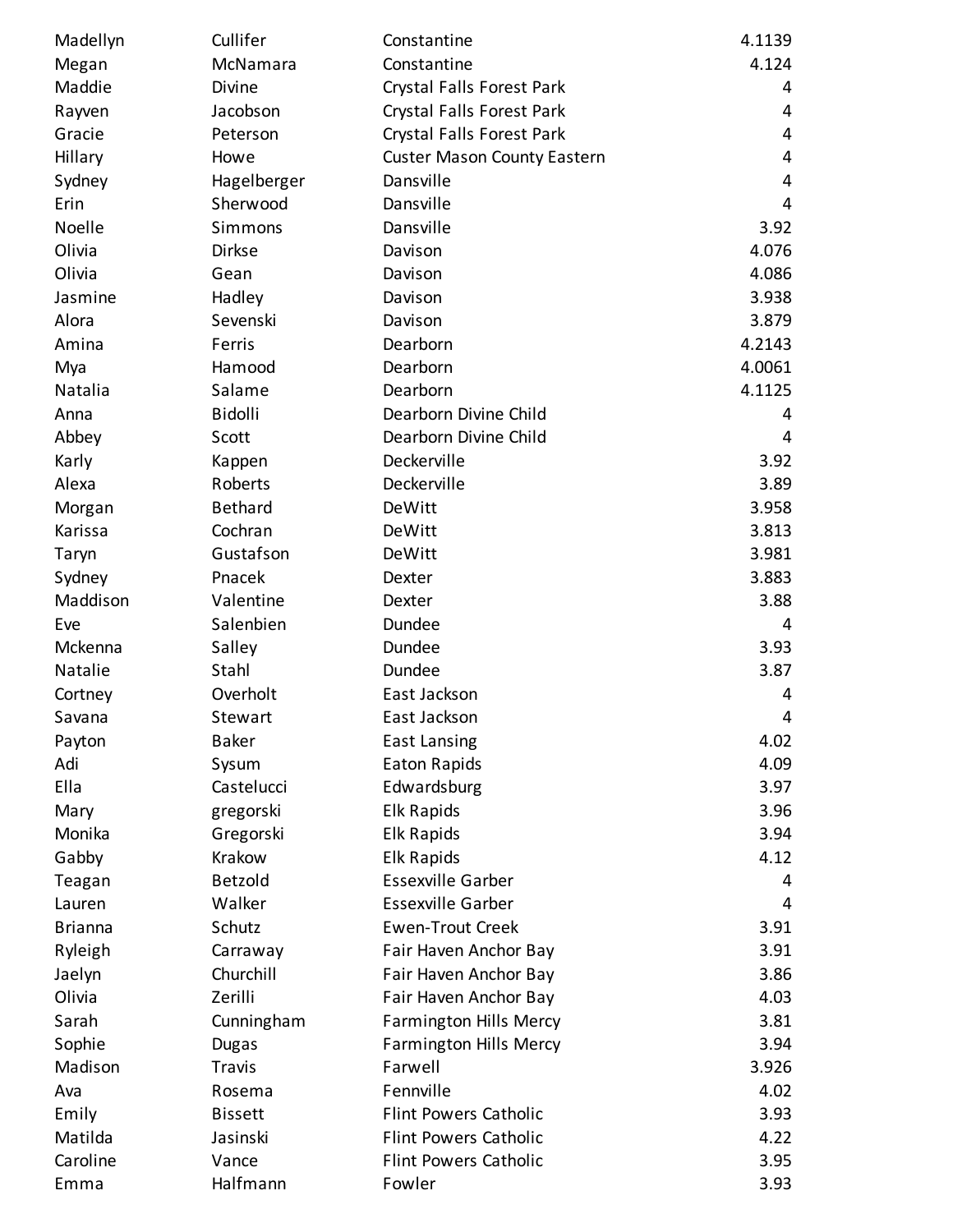| Mia            | Riley            | Fowler                                    | 4       |
|----------------|------------------|-------------------------------------------|---------|
| Madison        | Wirth            | Fowler                                    | 3.98    |
| Madi           | Clouse           | Frankfort                                 | 3.812   |
| Taylor         | <b>Myers</b>     | Frankfort                                 | 3.971   |
| Lucy           | Reznich          | Frankfort                                 | 3.8     |
| Tara           | Townsend         | Frankfort                                 | 4       |
| Allyson        | Harvey           | Freeland                                  | 4       |
| Kaitlynn       | <b>Bennett</b>   | Fremont                                   | 3.847   |
| Haley          | Zerlaut          | Fremont                                   | 4       |
| Anna           | Bol              | Fruitport                                 | 3.917   |
| Molly          | Kinser           | Gaylord                                   | 4.149   |
| Kate           | Mumford          | Gaylord                                   | 4.248   |
| Kennedy        | <b>Neff</b>      | Gaylord                                   | 4.115   |
| Sydney         | Poynter          | Gaylord                                   | 4       |
| <b>Bailey</b>  | Murrell          | Gaylord St Mary                           | 3.8964  |
| Jamisyn        | Bergeron         | Gladstone                                 | 3.85833 |
| Veronica       | Hall             | Gladstone                                 | 3.92308 |
| Amanda         | <b>Barber</b>    | Gobles                                    | 3.94    |
| Emily          | <b>Baxter</b>    | Gobles                                    | 3.88    |
| Madison        | <b>Brady</b>     | Gobles                                    | 3.96    |
| McKenzie       | Lisowski         | Gobles                                    | 4       |
| Emilynne       | <b>Braue</b>     | Goodrich                                  | 3.8     |
| Ashley         | <b>Brown</b>     | Goodrich                                  | 4.276   |
| Ella           | Hayes            | Goodrich                                  | 3.97    |
| Alisha         | Isenberg         | Goodrich                                  | 3.94    |
| Alyssa         | Hatzel           | <b>Grand Haven</b>                        | 3.96    |
| Mariah         | Hornak           | <b>Grand Haven</b>                        | 3.96    |
| Claire         | Willoughby       | <b>Grand Ledge</b>                        | 3.862   |
| Ella           | Mondroski        | <b>Grand Rapids Catholic Central</b>      | 3.874   |
| Merideth       | Green            | <b>Grand Rapids Forest Hills Northern</b> | 3.94    |
| Carly          | Underhill        | <b>Grand Rapids Northview</b>             | 4.256   |
| Lexi           | <b>Burgess</b>   | <b>Grand Rapids South Christian</b>       | 3.98    |
| <b>Brynna</b>  | Morren           | Grand Rapids South Christian              | 4.18    |
| Abbey          | Kimball          | <b>Grand Rapids West Catholic</b>         | 4.19    |
| Lexi           | Wickstrom        | Grandville                                | 4.069   |
| Ashleigh       | Dornbos          | Grandville Calvin Christian               | 3.87    |
| Abby           | Hekman           | Grandville Calvin Christian               | 3.97    |
| <b>Brianna</b> | Hekman           | Grandville Calvin Christian               | 4.11    |
| Sara           | Arends           | Grant                                     | 4       |
| Lexus          | <b>Bargesser</b> | Grass Lake                                | 3.929   |
| Ashley         | Stapleton        | Grass Lake                                | 3.902   |
| Kassidy        | Lake             | Greenville                                | 3.89    |
| Marissa        | Taylor           | Greenville                                | 4       |
| Katie          | Frucci           | Grosse Ile                                | 3.96    |
| Emma           | Johnson          | Grosse Ile                                | 4       |
| Alyssa         | Naso             | Grosse Ile                                | 3.97    |
| Ashlyn         | Weatherly        | Grosse Ile                                | 4       |
| Jordana        | Hardy            | Gwinn                                     | 3.9     |
| <b>Brielle</b> | Groenheide       | Hamilton                                  | 3.84    |
| Raya           | VanderZwaag      | Hamilton                                  | 3.9     |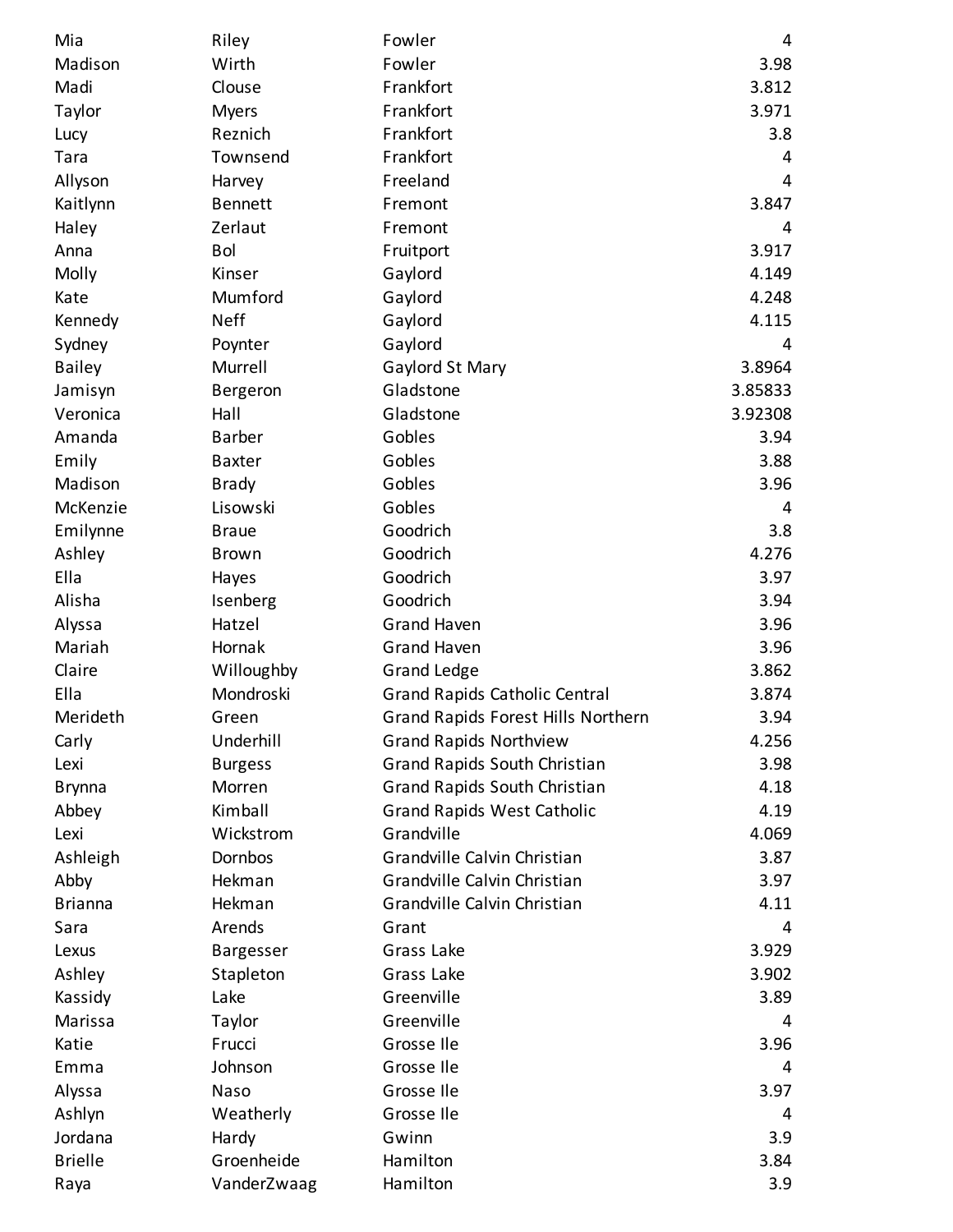| Megan          | Williams        | Hamilton                       | 3.99   |
|----------------|-----------------|--------------------------------|--------|
| McKenna        | Easter          | Hanover-Horton                 | 3.844  |
| Paige          | Anderson        | Harbor Beach                   | 3.868  |
| <b>Brenna</b>  | <b>Bischer</b>  | Harbor Beach                   | 4      |
| Emily          | <b>Bucholtz</b> | Harbor Beach                   | 3.952  |
| Josie          | Kozfkay         | Harbor Beach                   | 3.873  |
| Sonya          | Konon           | Harrison Township LAnse Creuse | 4      |
| Audrey         | Aerts           | Hart                           | 3.87   |
| Jayd           | Hovey           | Hart                           | 4.2    |
| Kendall        | Williamson      | Hart                           | 4.04   |
| Audrey         | Archambault     | Haslett                        | 4      |
| Julia          | Kooyer          | Holland                        | 3.951  |
| Lydia          | Steeby          | Holland                        | 4.334  |
| Rebekah        | Stilwell        | Holland                        | 4.198  |
| Emily          | Telgenhof       | Holland                        | 4.226  |
| Elzien         | Zomer           | Holland                        | 4.281  |
| Molly          | <b>Borski</b>   | <b>Holland West Ottawa</b>     | 4.157  |
| Grace          | Gerrits         | <b>Holland West Ottawa</b>     | 4.1518 |
| Macie          | Kuyper          | <b>Holland West Ottawa</b>     | 4.1084 |
| Grace          | Pedersen        | <b>Holland West Ottawa</b>     | 4.0168 |
| Ella           | Spooner         | <b>Holland West Ottawa</b>     | 4.2    |
| Ella           | VanWieren       | <b>Holland West Ottawa</b>     | 4.1912 |
| Natalie        | Wilcox          | <b>Holland West Ottawa</b>     | 4.1385 |
| Claire         | Groenewoud      | Holt                           | 3.89   |
| Kylie          | Endsley         | Homer                          | 3.8488 |
| Lia            | VanderVeen      | Hopkins                        | 3.9112 |
| Maeve          | St. John        | Howell                         | 3.808  |
| Olivia         | Dieppa          | Hudsonville                    | 4.129  |
| Eva            | Joldersma       | Hudsonville                    | 4.121  |
| Mikayla        | Meyer           | Hudsonville                    | 4.212  |
| Jaci           | Tubergen        | Hudsonville                    | 4.068  |
| Mikynn         | Vanderbeek      | Hudsonville                    | 4.172  |
| Ana            | Lengemann       | Imlay City                     | 3.8    |
| Mary           | Lengemann       | Imlay City                     | 4      |
| <b>Brynn</b>   | Reams           | Ionia                          | 3.81   |
| Jessa          | Swinehart       | Ionia                          | 3.95   |
| Annslee        | Runsat          | Iron Mountain                  | 3.9664 |
| Hannah         | DeLoughary      | Ishpeming                      | 3.9487 |
| Abigail        | Racine          | Ishpeming                      | 3.8772 |
| Natalie        | Prophet         | Ishpeming Westwood             | 3.991  |
| Leah           | Alfred          | Jackson Northwest              | 4      |
| Olivia         | Lamb            | Jackson Northwest              | 3.9184 |
| Abigail        | Sczykutowicz    | Jackson Northwest              | 3.8371 |
| Mia            | <b>Brown</b>    | Jenison                        | 4      |
| Christine      | Duch            | Jenison                        | 4      |
| Taya           | Jenison         | Jenison                        | 4.045  |
| Elsie          | Norton          | Jenison                        | 4      |
| Samantha       | Timmer          | Jenison                        | 4      |
| Mackenzie      | <b>Baker</b>    | Jonesville                     | 3.86   |
| <b>Breanna</b> | Thacker         | Jonesville                     | 3.9    |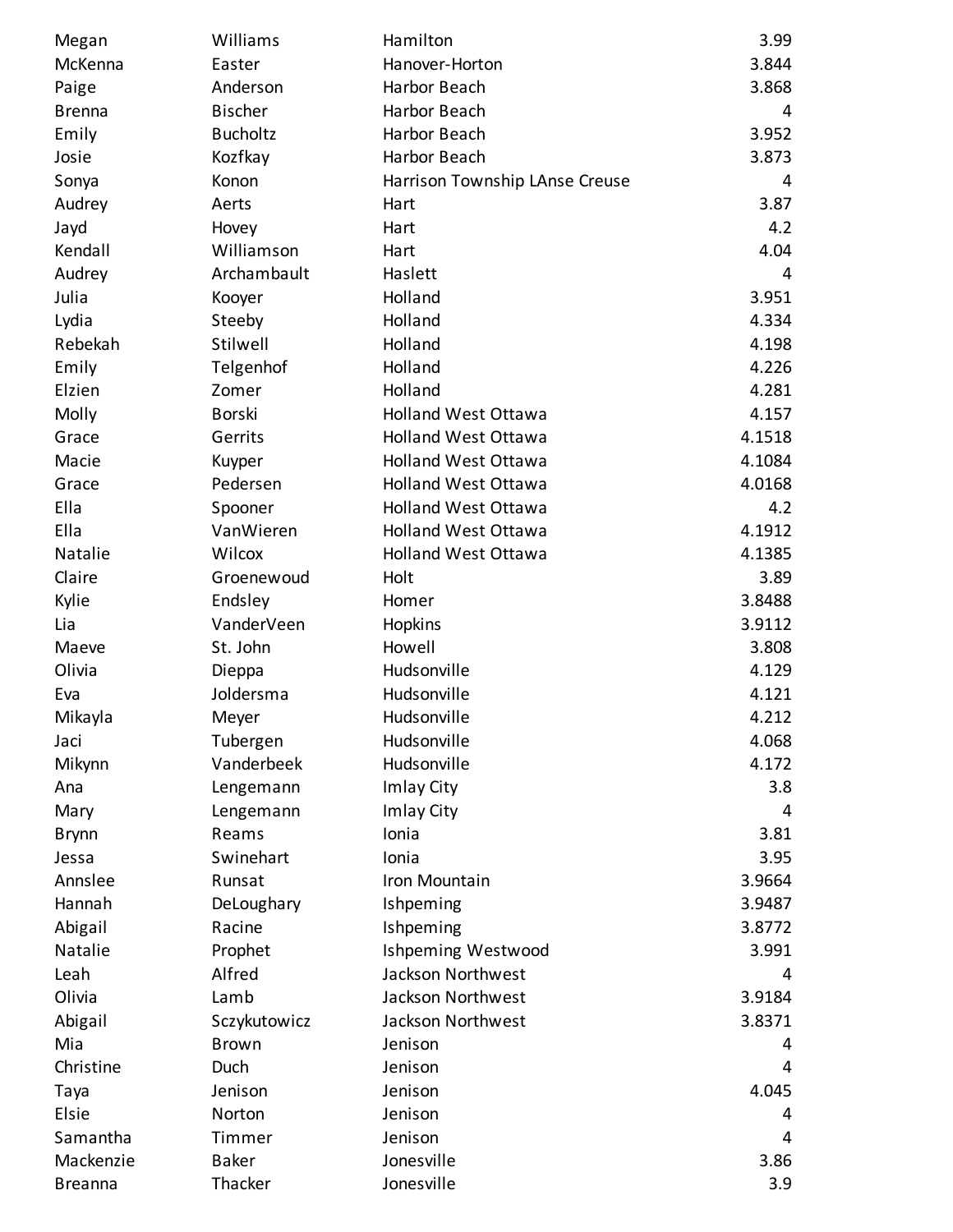| Kylie         | Ward            | Jonesville                   | 3.9    |
|---------------|-----------------|------------------------------|--------|
| Ellie         | <b>Batts</b>    | Kalamazoo Christian          | 4      |
| Reagan        | Broekhuizen     | Kalamazoo Christian          | 4      |
| Kylie         | Jonkmam         | Kalamazoo Christian          | 3.89   |
| Madison       | Ling            | Kalamazoo Christian          | 3.97   |
| Maegen        | Meldrum         | Kalamazoo Christian          | 3.9    |
| Catherine     | McMahon         | Kalamazoo Hackett            | 4      |
| Abby          | Reasoner        | Kalamazoo Hackett            | 3.938  |
| Emmalyn       | Geers           | Kent City                    | 4      |
| Taryn         | Preston         | Kent City                    | 4      |
| <b>Brooke</b> | Gordon          | Kinde-North Huron            | 3.829  |
| Emma          | Taylor          | Kinde-North Huron            | 3.882  |
| Karly         | Roelofs         | Kingsley                     | 3.98   |
| Brooklyn      | Walker          | Kingston                     | 3.971  |
| Chloe         | <b>Bisballe</b> | Lake City                    | 4      |
| Olivia        | Peplowski       | Lake Orion                   | 4.32   |
| Mia           | Judd            | Lansing Christian            | 3.93   |
| Evelyn        | Lewis           | Lansing Christian            | 4      |
| Makenzy       | Sluiter         | Leland                       | 4      |
| Skylar        | Wiesen          | Leland                       | 3.9038 |
| Hailey        | Wanstead        | LeRoy Pine River             | 3.892  |
| Erin          | Young           | Livonia Franklin             | 3.8651 |
| Abi           | <b>Bandstra</b> | Ludington                    | 4.079  |
| RyAnn         | Rohrer          | Ludington                    | 4.1    |
| Ella          | House           | Mackinaw City                | 3.992  |
| Gianah        | <b>Krok</b>     | Macomb Dakota                | 3.96   |
| Carly         | Moran           | Macomb Dakota                | 3.98   |
| Marissa       | Tocco           | Macomb Dakota                | 3.97   |
| Ava           | Miller          | Macomb Lutheran North        | 3.8261 |
| <b>Tess</b>   | Teodecki        | Macomb Lutheran North        | 4.1087 |
| Melanie       | Moore           | Madison Heights Bishop Foley | 4.05   |
| Teresa        | Weis            | Madison Heights Bishop Foley | 4.17   |
| Alyssa        | Jackoviak       | Manistee                     | 4      |
| Grace         | <b>Bradford</b> | Maple City Glen Lake         | 3.989  |
| Skyler        | <b>Bufalini</b> | Maple City Glen Lake         | 3.926  |
| Jessica       | Robbins         | Maple City Glen Lake         | 3.883  |
| Makenna       | Scott           | Maple City Glen Lake         | 3.99   |
| Allison       | Daugherty       | Marcellus                    | 3.937  |
| Emma          | Holmes          | Marcellus                    | 3.963  |
| Abby          | Voss            | Marcellus                    | 3.965  |
| Mackenzie     | LaBuhn          | Marine City                  | 4      |
| Isabella      | Volkman         | Marine City                  | 4      |
| Ella          | Jezewski        | Marquette                    | 4      |
| Maria         | Millado         | Marquette                    | 4      |
| Halle         | Paternoster     | Marquette                    | 4      |
| Zoe           | Smith           | Marquette                    | 3.95   |
| Kylie         | <b>Brown</b>    | Marshall                     | 3.8316 |
| Paige         | Crull           | Marshall                     | 4      |
| Sydney        | Feasel          | Marshall                     | 3.86   |
| Mallory       | Tucker          | Marshall                     | 4.07   |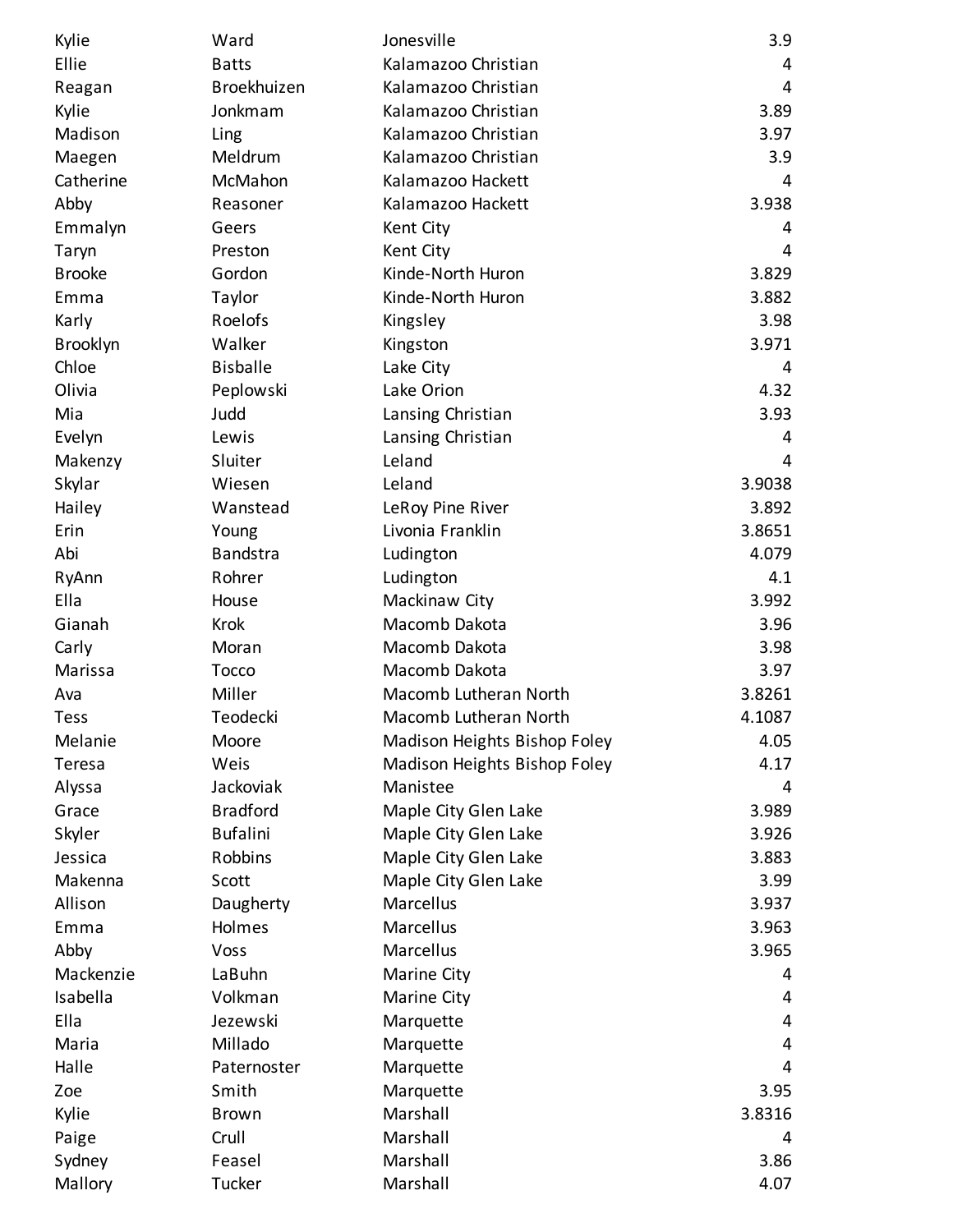| <b>Brooke</b> | Waito          | Marshall                           | 4.24   |
|---------------|----------------|------------------------------------|--------|
| Madison       | Bogdan         | Martin                             | 3.988  |
| Gracie        | Shettler       | Martin                             | 4      |
| Anna          | Oles           | Marysville                         | 4.372  |
| Adelaide      | Douglass       | Mattawan                           | 4      |
| Amy           | Harman         | Mattawan                           | 4      |
| Yasmin        | Pirbhai        | Mattawan                           | 4      |
| Peyton        | Wright         | Mattawan                           | 4      |
| Taylor        | Benthem        | McBain                             | 4      |
| Mya           | Eisenga        | McBain                             | 3.9386 |
| Emily         | Gilde          | McBain                             | 3.9841 |
| Emma          | Schierbeek     | McBain                             | 3.8241 |
| Megan         | <b>Bennett</b> | McBain Northern Michigan Christian | 3.9927 |
| Payton        | Griffith       | Mendon                             | 4      |
| Anna          | Nerat          | Menominee                          | 3.98   |
| Alexys        | Abraham        | Mesick                             | 4      |
| Mattie        | Akom           | <b>Mesick</b>                      | 3.95   |
| Madison       | Bensinger      | Middleton Fulton                   | 3.8783 |
| Alyssa        | Lambert        | Middleton Fulton                   | 3.8557 |
| Jade          | Dawson         | Midland                            | 4.39   |
| Renee         | Mulvaney       | Midland                            | 4      |
| Kendall       | Wenzell        | Midland                            | 3.9778 |
| Madilyne      | Childs         | <b>Midland Calvary Baptist</b>     | 3.9746 |
| Amelia        | Gee            | <b>Midland Calvary Baptist</b>     | 3.9906 |
| Caroline      | Houtman        | <b>Midland Calvary Baptist</b>     | 3.8754 |
| Ashley        | Wiggins        | <b>Midland Calvary Baptist</b>     | 3.8401 |
| Alexa         | Kolnitys       | <b>Midland Dow</b>                 | 4      |
| Taryn         | Marshall       | Milford                            | 4.1    |
| Taylor        | Mitchell       | Milford                            | 3.86   |
| Veronica      | Ricci          | Milford                            | 4.15   |
| Lily          | Shaw           | Milford                            | 4.13   |
| Katrina       | Forbes         | Morley Stanwood                    | 4      |
| Laura         | Goenner        | Mt Pleasant Sacred Heart           | 4      |
| Kelsey        | McDonald       | Mt Pleasant Sacred Heart           | 3.98   |
| Madison       | Munley         | Mt Pleasant Sacred Heart           | 3.8    |
| Delaney       | Scully         | Mt Pleasant Sacred Heart           | 4      |
| Anna          | Terwilliger    | Mt Pleasant Sacred Heart           | 3.88   |
| Emma          | Yonker         | Mt Pleasant Sacred Heart           | 4      |
| Valerie       | Johnson        | Munising                           | 3.9921 |
| Jenna         | Matson         | Munising                           | 3.9524 |
| Lori          | Mattson        | Munising                           | 3.9431 |
| Mackenzie     | Richardson     | Munising                           | 3.9524 |
| Jenna         | <b>Baker</b>   | Muskegon Mona Shores               | 4.188  |
| Anabeth       | Hylland        | Muskegon Mona Shores               | 4.356  |
| Olivia        | Kasher         | Muskegon Mona Shores               | 4.089  |
| Lily          | Miller         | Muskegon Mona Shores               | 3.889  |
| Olivia        | Sobczak        | Muskegon Mona Shores               | 4.282  |
| Emily         | Gauthier       | Negaunee                           | 4      |
| Alyssa        | Hill           | Negaunee                           | 4      |
| Lillian       | Nelson         | Negaunee                           | 4      |
|               |                |                                    |        |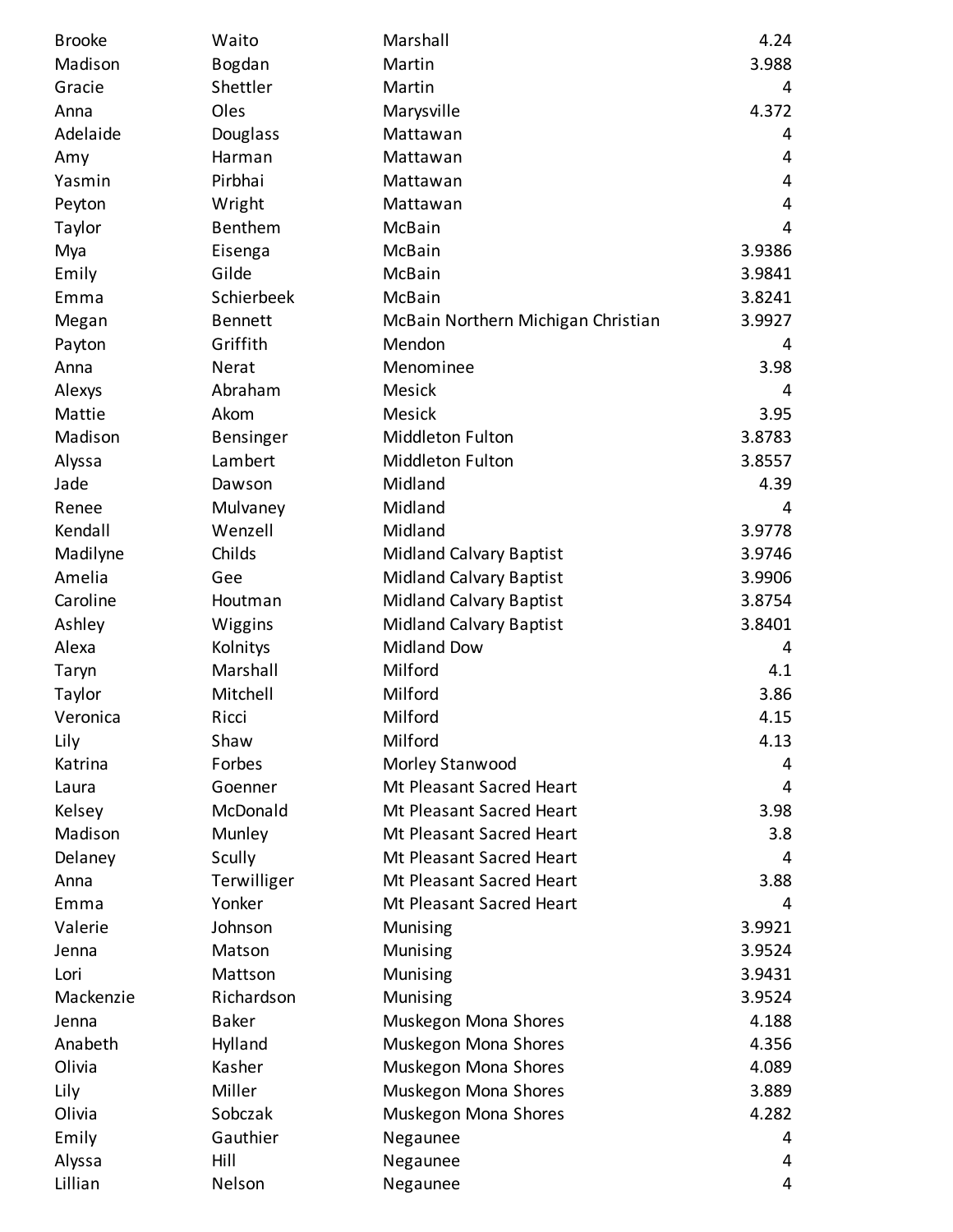| Tessa          | Standerford   | Negaunee                | 4      |
|----------------|---------------|-------------------------|--------|
| Josephine      | Thomson       | Negaunee                | 4      |
| Samantha       | <b>Belair</b> | New Boston Huron        | 3.9623 |
| Hannah         | Beaucamp      | New Lothrop             | 4      |
| Madison        | Wheeler       | New Lothrop             | 4      |
| Emmerson       | Goodin        | Newaygo                 | 3.94   |
| Jaxi           | Long          | Newaygo                 | 4.5    |
| Lily           | Swinehart     | Newaygo                 | 4.5    |
| Olivia         | Laurita       | Niles Brandywine        | 4      |
| Lucy           | Lazaryan      | North Farmington        | 3.96   |
| Alyssa         | Peek          | North Farmington        | 3.81   |
| Emily          | Marnocha      | Northville              | 3.9308 |
| Grace          | Harte         | Novi                    | 4.48   |
| Eva            | Khalil        | Novi                    | 3.92   |
| Yui            | Kurobe        | Novi                    | 3.85   |
| Manvitha       | Mogalayapalli | Novi                    | 4.31   |
| Maegan         | Hrachovina    | Onekama                 | 3.99   |
| Mairin         | McCarthy      | Onekama                 | 4      |
| Ellery         | McIsaac       | Onekama                 | 4      |
| Kaylin         | Sam           | Onekama                 | 4      |
| Sophie         | Wisniski      | Onekama                 | 4      |
| Kaylei         | Smith         | Onsted                  | 3.9    |
| Megan          | <b>Myles</b>  | Oscoda                  | 3.881  |
| Madelyn        | Arlington     | Otsego                  | 3.827  |
| Madison        | Drouin        | Otsego                  | 3.804  |
| Cali           | Miller        | Otsego                  | 3.9    |
| Kaitlyn        | Payseno       | Otsego                  | 4.117  |
| Claudia        | Stachura      | Otsego                  | 4.117  |
| <b>Braylon</b> | <b>Byrnes</b> | Ovid-Elsie              | 4.03   |
| Kaylee         | Hall          | Ovid-Elsie              | 4.08   |
| Kayla          | Casper        | Oxford                  | 4.083  |
| Reece          | <b>Hitt</b>   | Parma Western           | 3.819  |
| Riley          | Kubiak        | Parma Western           | 3.977  |
| Alyna          | Lewis         | Parma Western           | 3.882  |
| Haidyn         | Adams         | Pentwater               | 4      |
| Mikaylyn       | Kenney        | Pentwater               | 4      |
| Elizabeth      | Pollion       | Petoskey                | 3.8    |
| <b>Brooke</b>  | Kramer        | Pewamo-Westphalia       | 3.913  |
| Kennedy        | Guild         | Pickford                | 3.96   |
| Elizabeth      | Storey        | Pickford                | 4      |
| Morgan         | Miller        | Plymouth                | 3.91   |
| Nicole         | Carson        | Pontiac Notre Dame Prep | 4.302  |
| Anna           | Hauck         | Pontiac Notre Dame Prep | 4.191  |
| Meghan         | Tompkins      | Pontiac Notre Dame Prep | 4.394  |
| Avery          | Allen         | Port Huron              | 4.28   |
| Amber          | Arcieri       | Port Huron              | 4.5    |
| Julia          | Gilbert       | Port Huron              | 4.3133 |
| Mia            | Jacobs        | Port Huron              | 4.06   |
| Hailey - Jade  | Rumble        | Port Huron              | 4.2    |
| Abby           | Landschoot    | Port Huron Northern     | 4.1138 |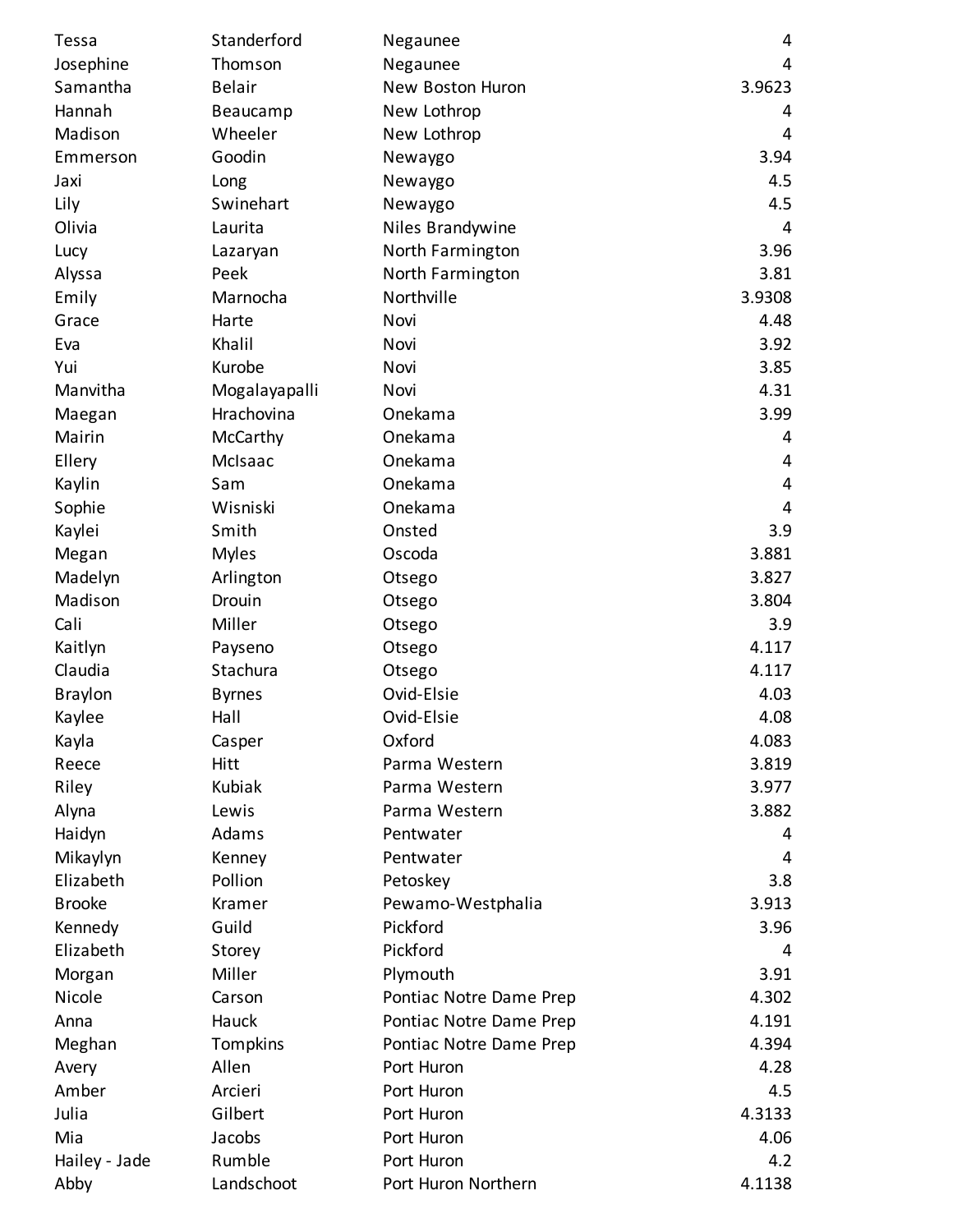| Jersey           | McGregor          | Port Huron Northern                | 3.9429         |
|------------------|-------------------|------------------------------------|----------------|
| Grace            | Schroll           | Port Huron Northern                | 3.9125         |
| Hailey           | Brown             | Portage Central                    | 4              |
| Lauren           | King              | Portage Central                    | 4              |
| Ella             | Steele            | Portage Central                    | 3.81           |
| Ashley           | <b>Bower</b>      | Portland                           | 4              |
| <b>Breckyn</b>   | Werner            | Portland                           | 3.81           |
| Jamelyn          | Forist            | <b>Portland St Patrick</b>         | 4              |
| Carly            | Scheurer          | <b>Portland St Patrick</b>         | 4              |
| Ashlyn           | Tesch             | Reading                            | 3.9            |
| Mallory          | Wheeler           | Reading                            | 3.9            |
| Mackenzie        | Ford              | <b>Richland Gull Lake</b>          | 3.948          |
| Haley            | Guest             | Riverview                          | 4              |
| Rayah            | Kolbusz           | Riverview                          | 3.933          |
| Maelyn           | Sorenson          | Riverview                          | 4              |
| Olivia           | Stergiadis        | Riverview                          | 4              |
| Abigail          | <b>Breitschuh</b> | Rochester                          | 4              |
| Lugracianna      | Taliercio         | Rochester                          | $\overline{4}$ |
| Genna            | Schomaker         | Rochester Hills Lutheran Northwest | 4.22           |
| Sydney           | LaPrairie         | Rochester Hills Stoney Creek       | 4.191          |
| Samantha         | DeKuiper          | Rockford                           | 3.97           |
| Gabrielle        | Irwin             | Rockford                           | 3.973          |
| Alexandra        | Blomquist         | Romeo                              | 3.8            |
| Reese            | Carmody           | Romeo                              | 3.93           |
| Nicole           | Mazur             | Romeo                              | 3.97           |
| Sarah            | Ross              | Romeo                              | 3.98           |
| Avery            | Smitz             | Roscommon                          | 4              |
| Reagan           | Blackwell         | Royal Oak                          | 4.216          |
| Kate             | Meinecke          | Royal Oak                          | 4.259          |
| <b>Bridgette</b> | Drouillard        | Royal Oak Shrine Catholic          | 4              |
| Ava              | Gappy             | Royal Oak Shrine Catholic          | 4              |
| <b>Bridget</b>   | Murray            | Royal Oak Shrine Catholic          | 4              |
| Ella             | Proctor           | Royal Oak Shrine Catholic          | 4              |
| Maddy            | Smith             | Royal Oak Shrine Catholic          | 4              |
| Delaney          | MacDowell         | Rudyard                            | 3.857          |
| Karlee           | Mayer             | Rudyard                            | 3.928          |
| Tristan          | Smith             | Rudyard                            | 4.036          |
| Leah             | Domke             | Saginaw Michigan Lutheran Seminary | 4.031          |
| Abby             | Mayeda            | Saginaw Michigan Lutheran Seminary | 3.913          |
| Kayla            | <b>Baase</b>      | Saginaw Swan Valley                | 3.965          |
| Marissa          | Kintz             | Salem                              | 4.1            |
| Sophie           | Canen             | Saline                             | 3.83           |
| Emmy             | <b>Bender</b>     | Sandusky                           | 3.83           |
| Jenna            | Steeb             | Sandusky                           | 4              |
| Abby             | Trepkowski        | Sandusky                           | 3.87           |
| Megan            | Chipman           | Saranac                            | 3.8361         |
| Camryn           | Jackson           | Saranac                            | 4.0079         |
| Anna             | McPherson         | Saranac                            | 3.9301         |
| Natalie          | Olsen             | Saranac                            | 3.9476         |
| Maddy            | Ingle             | Schoolcraft                        | 3.81           |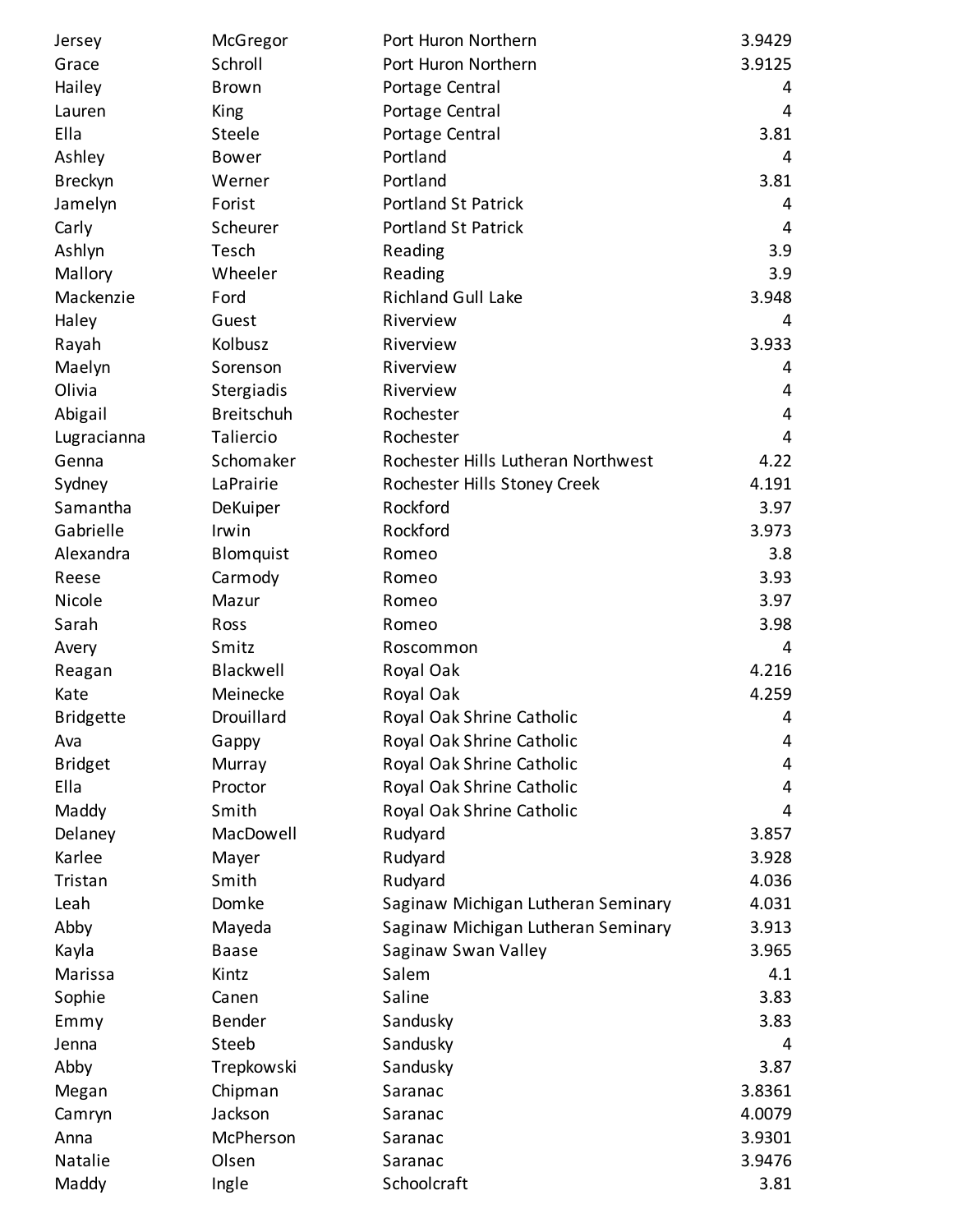| Allie         | Walther         | Schoolcraft                          | 4.05   |
|---------------|-----------------|--------------------------------------|--------|
| Adria         | Quigley         | Scottville Mason County Central      | 3.88   |
| Lauren        | <b>Brown</b>    | Shelby                               | 3.82   |
| Ella          | Olmstead        | Shelby                               | 4      |
| Ella          | Kruschka        | South Lyon East                      | 4.22   |
| Isabella      | Ramsaroep       | South Lyon East                      | 4.04   |
| Jasmine       | Henderson       | Southfield A&T                       | 4      |
| Madison       | Moore           | Southfield Christian                 | 3.95   |
| Jenna         | Andersson       | Sparta                               | 4.25   |
| Meah          | Bajt            | Spring Lake                          | 4      |
| Eryn          | <b>Bouwhuis</b> | Spring Lake                          | 4      |
| Jennifer      | Judge           | Spring Lake                          | 4      |
| Nicole        | Schmitt         | Spring Lake                          | 3.995  |
| Ryann         | Locke           | Springport                           | 3.991  |
| Ally          | Schultz         | St Ignace LaSalle                    | 4      |
| Ellona        | Jones           | St Joseph                            | 3.802  |
| Caroline      | Veine           | St Joseph                            | 3.96   |
| Chloe         | Mills           | St Joseph Lake Michigan Catholic     | 3.967  |
| Elise         | <b>DeWeerd</b>  | St Joseph Michigan Lutheran          | 3.965  |
| <b>Brooke</b> | Gerlach         | St Joseph Michigan Lutheran          | 3.986  |
| Kiersten      | Francisco       | <b>St Louis</b>                      | 4      |
| Kylie         | Wendel          | Standish-Sterling                    | 4.028  |
| Courtney      | Guelzo          | <b>Stanton Central Montcalm</b>      | 3.96   |
| Kamryn        | Nicholson       | <b>Stanton Central Montcalm</b>      | 4      |
| Emily         | Throop          | <b>Stanton Central Montcalm</b>      | 4      |
| Rea           | Bardhi          | <b>Sterling Heights</b>              | 4.703  |
| Idalia        | Shadhaya        | <b>Sterling Heights</b>              | 4.148  |
| Jada          | Clark           | Sterling Heights Henry Ford II       | 3.93   |
| Samantha      | Johns           | Sterling Heights Henry Ford II       | 4      |
| Alyssa        | Romatz          | Sterling Heights Henry Ford II       | 3.92   |
| Karlin        | Stepp           | Sterling Heights Henry Ford II       | 4.07   |
| Caroline      | Schlaf          | Sterling Heights Parkway Christian   | 3.851  |
| Isabella      | Chavez          | Stevensville Lakeshore               | 3.848  |
| Juliette      | Schroeder       | <b>Sturgis</b>                       | 3.911  |
| Kerstin       | Nadolny         | <b>Temperance Bedford</b>            | 4.4    |
| Grace         | Ryan            | <b>Temperance Bedford</b>            | 4.061  |
| Kora          | Kennedy         | Three Oaks River Valley              | 4      |
| Annekah       | Witter          | Three Oaks River Valley              | 3.841  |
| Natalie       | Dykstra         | <b>Traverse City Central</b>         | 3.94   |
| Lindsey       | Hart            | <b>Traverse City Central</b>         | 3.97   |
| <b>Bryce</b>  | Roy             | <b>Traverse City Central</b>         | 3.81   |
| Katelynn      | <b>Dix</b>      | Traverse City Grand Traverse Academy | 3.92   |
| Colleen       | Hegewald        | <b>Traverse City St Francis</b>      | 3.93   |
| Cora          | Pomaranski      | <b>Traverse City St Francis</b>      | 3.95   |
| Alyssa        | Matuza          | <b>Troy</b>                          | 4.0461 |
| Mia           | Valiotis        | <b>Troy</b>                          | 4.2688 |
| Gillian       | Ciak            | <b>Troy Athens</b>                   | 4.4048 |
| Bea           | Cortes          | <b>Troy Athens</b>                   | 4.2188 |
| Jordan        | Doyle           | <b>Troy Athens</b>                   | 4.325  |
| Aarushi       | Lokhande        | <b>Troy Athens</b>                   | 3.869  |